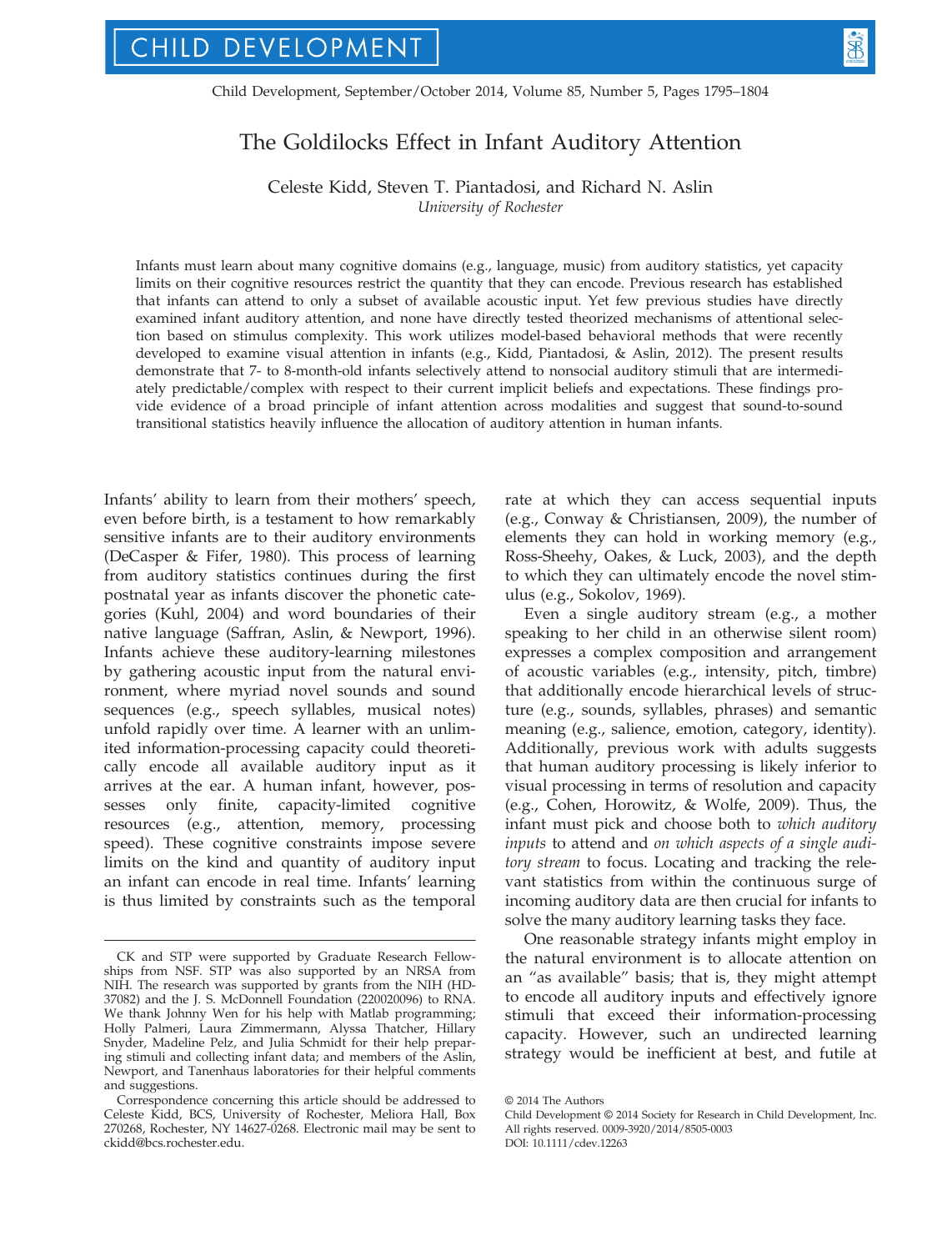worst. Imagine, for example, attempting to complete an open-book examination on an unfamiliar subject in a vast library by drawing books from the shelves at random. An alternative strategy would be to make attention dependent upon relevant properties of the stimulus itself, perhaps actively allocating attention to auditory material that is most useful for learning. This latter strategy might be particularly advantageous for language learning since the inventory of inputs is quite large (e.g., 40 phonemes, 1,000 syllables, 50,000 words) and the multiplicity of combined sequences is vast.

A substantial amount of previous work on infant attention theorized that such a strategy might help infants focus on learning material that is sufficiently novel from—but also sufficiently related to—the infants' existing knowledge (e.g., Friedlander, 1970; Horowitz, 1972; Jeffrey & Cohen, 1971; Kinney & Kagan, 1976; Melson & McCall, 1970; Zelazo & Komer, 1971). Kinney and Kagan (1976) suggested that preferring stimuli that are moderately novel would prevent infants from wasting time on material that is already known. They further suggested that preferring stimuli that are somewhat related to existing knowledge would encourage infants to focus on completing partially built cognitive representations. These newly completed representations could then facilitate more efficient construction of newer, bigger, or more elaborate cognitive constructs later on in learning. This formulation of the discrepancy hypothesis thus suggests that the complexity of a stimulus can be conceptualized as relating to the infant's current knowledge state. A "simple" stimulus would be one with little or no new information for the infant to learn. A "complex" stimulus would be one that contains almost entirely new information, distinct from nearly everything in the infant's current conceptual inventory. Furthermore, these theories hold that infants should exhibit a U-shaped attentional pattern with respect to stimulus complexity: Infants should more readily terminate attention to events that are either too simple (predictable) or too complex (surprising).

Our previous work (Kidd, Piantadosi, & Aslin, 2010, 2012) demonstrated that infants' visual attention was influenced by the complexity (or information content) of the visual stimulus. We used an idealized learning model to quantify the complexity of particular visual events in a sequence. We then measured at what point in a visual sequence an infant terminated his or her attention to the sequence. In these studies, infants looked away at visual events of either very low complexity (very predictable) or very high complexity (very surprising), even controlling for other temporal factors known to influence attentional selection. Additional work demonstrated that this U-shaped pattern of preference for visual events of intermediate complexity occurred not only across a population of infants, but also within individual infants (Piantadosi, Kidd, & Aslin, 2014). In the present study, we asked whether such an active strategy of attentional allocation extends to the auditory modality.

As suggested by the aforementioned discrepancy hypothesis, the potential utility of such a strategy for auditory learning is substantial. In contrast to the large quantity of work examining auditory learning in infants (e.g., the literature on language learning and music cognition), few previous studies have directly examined infant auditory attention and none to our knowledge have employed computationally well-defined stimuli varying in complexity. Although there are limits on selective auditory attention in infants, including stimulus discriminability and working memory (see Werner, 2002), we chose highly discriminable stimuli and a rate of presentation that fell well within the working-memory capacity of 7- to 8-month-olds (as documented by many previous statistical learning experiments; see Aslin & Newport, 2012). Thus, we focused on infants' implicit preferences for maintaining attention to auditory stimuli that were easily accessible, yet varied in their information value, as determined by a quantitative model.

The general idea of a U-shaped function along a dimension of stimulus complexity is not new. In fact, several recent studies of infants (Gerken, Balcomb, & Minton, 2011; Spence, 1996) have reported similar effects. Our approach, however, is new; it enables us to make a specific prediction about the U-shaped function based on a quantitative metric of complexity. Previous studies have either defined complexity after obtaining a U-shaped function or have contrasted learnable versus unlearnable information rather than exploring the space of complexity in a continuous manner. Moreover, it is important to determine whether the same general principles of attention allocation apply in the auditory modality as well as in the visual modality, especially given modality differences in the temporal and spatial statistics typically used to process natural stimuli in each domain.

### Experiment and Modeling Approach

In the present experiment with 7- and 8-montholds, we measured infants' visual attention to sequences of sounds that varied in complexity, as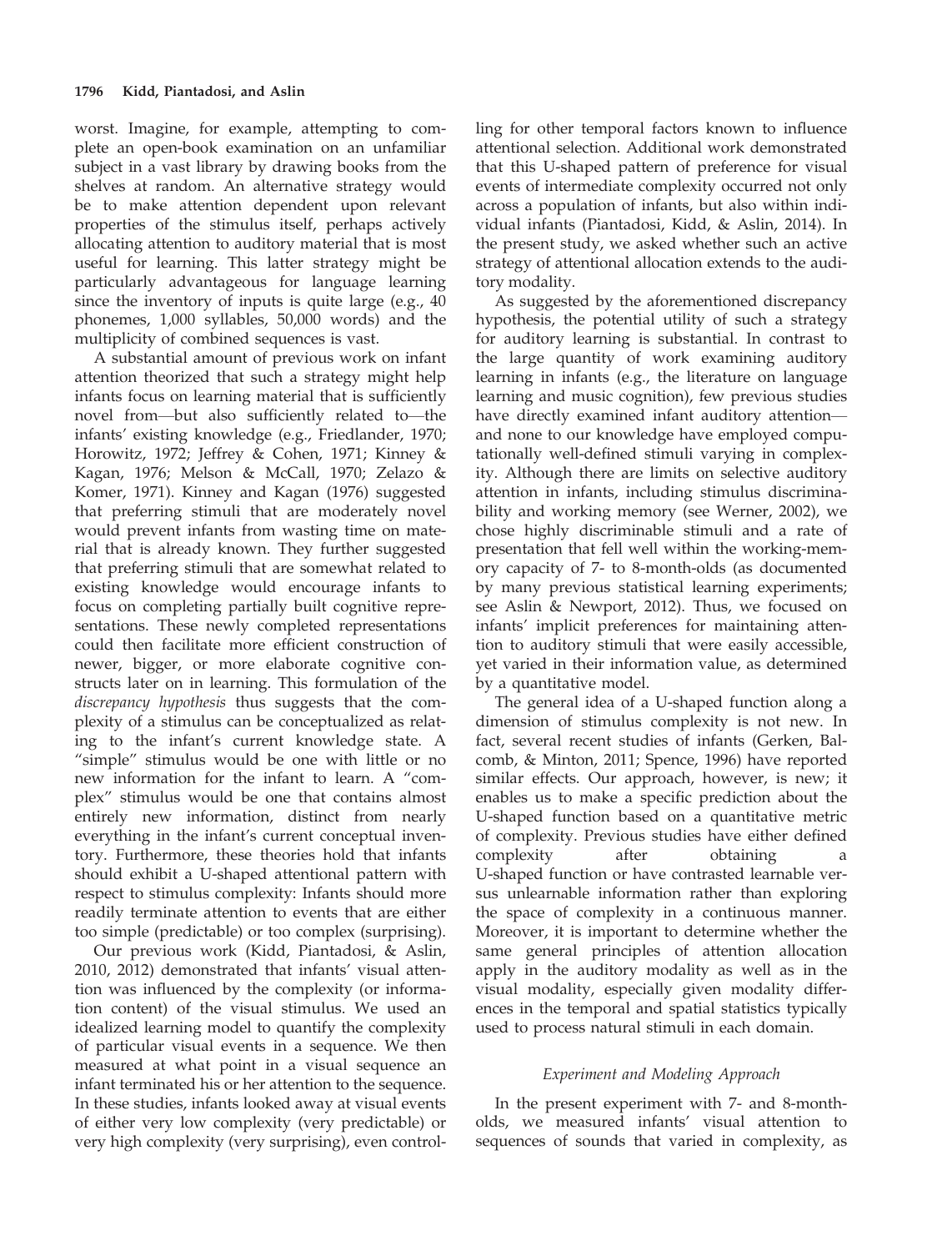determined by an idealized learning model. We examined the influence of complexity, while simultaneously controlling for other factors known to influence infants' attention (e.g., trial number, repeat events). Both the experiment and modeling approach were based on our earlier studies on visual attention (Kidd et al., 2010, 2012; Piantadosi et al., 2014). The behavioral experiment measured the point, in a sequence of auditory events, when an infant terminated his or her attention to the sequence. The auditory stimuli were easily captured by a simple statistical model.

Each trial consisted of 1 of 32 possible sound sequences. The within-sequence events and the sequences themselves were designed to vary in terms of their information-theoretic properties. For example, some events in a sequence were highly predictable (e.g., sound A occurs after 20 successive occurrences of sound A), and others were less predictable (e.g., sound B occurs after 21 successive occurrences of sound A). Likewise, some sequences contained many more highly predictable events (e.g., AAAAAAAAAAAAAAAA . . .), while others contained fewer (e.g., AAACCBAABBCABACACCC ...). For each trial, a script randomly selected a new available sequence from the pool of 32. The script also randomly selected 3 different nonsocial sounds from a pool of 96 possible sounds. (See the Method section for more details.)

Figure 1 illustrates the logic of the experiment and our analysis approach. In this simplified example trial, the infant has heard a sequence composed of three A sounds and one B sound. The key question is whether the infant will terminate the trial upon hearing the next sound in the sequence. The heard sounds (AAAB . . .) comprise the observed data, which are combined with the prior—essentially a smoothing term to avoid zero probabilities—to form an updated (posterior) belief. In this example, the updated belief leads to an expectation that the next event has a high probability of being sound A, a moderate probability of it being sound B, and a low (but nonzero) probability of it being sound C. The complexity of the next sound is quantified by an information-theoretic metric—surprisal, or the negative log probability. This represents the amount of "surprise" an idealized learner would have upon hearing the next event, or, equivalently, the amount of information processing such a learner would be required to do (Shannon, 1948). Thus, if the next sound is A—a sound that is highly likely according to the model's updated belief—the complexity of that event would be low (i.e., the sound would be highly predictable according to the model). The "Goldilocks" hypothesis thus holds that infants would be more likely to terminate their attention at this sound. Conversely, if the next sound is C—a sound that is highly *unlikely* according to the model's updated belief—the complexity of that event would be high (i.e., the sound would be highly surprising according to the model). The Goldilocks hypothesis holds that infants should also terminate their attention to the sound sequence at this type of event. However, if the next sound is B—a sound that is moderately probable according to the model's updated belief—the complexity of that event would fall in the intermediate Goldilocks range, thus leading infants to be less likely to terminate their attention to the sound sequence. If attention was not terminated at a given sound, the sequence continued until a sound resulted in termination of the trial (or 60 s elapsed). Once terminated, the next trial consisted of a new set of three sounds in a sequence whose complexity was unique among all 32 trials presented to each infant.

The example shown in Figure 1 treats each event as statistically independent (a nontransitional model).



Figure 1. Schematic showing an example sound sequence and how the idealized learning model combines heard sounds with a simple prior to form probabilistic expectations about upcoming sound events (the "updated belief" above). The next sound then conveys some amount of complexity according to the expectations of the updated belief. The "Goldilocks" hypothesis holds that infants will be most likely to terminate their attention to the sequence at sounds that are either overly simple (predictable) or overly complex (unexpected), according to the model. Thus, sounds to which the updated belief assigns either a very high probability (e.g., sound A) or a very low probability (e.g., sound C) would be expected to be more likely to generate attentional termination (look-aways) than those to which it assigns an intermediate probability (e.g., sound B).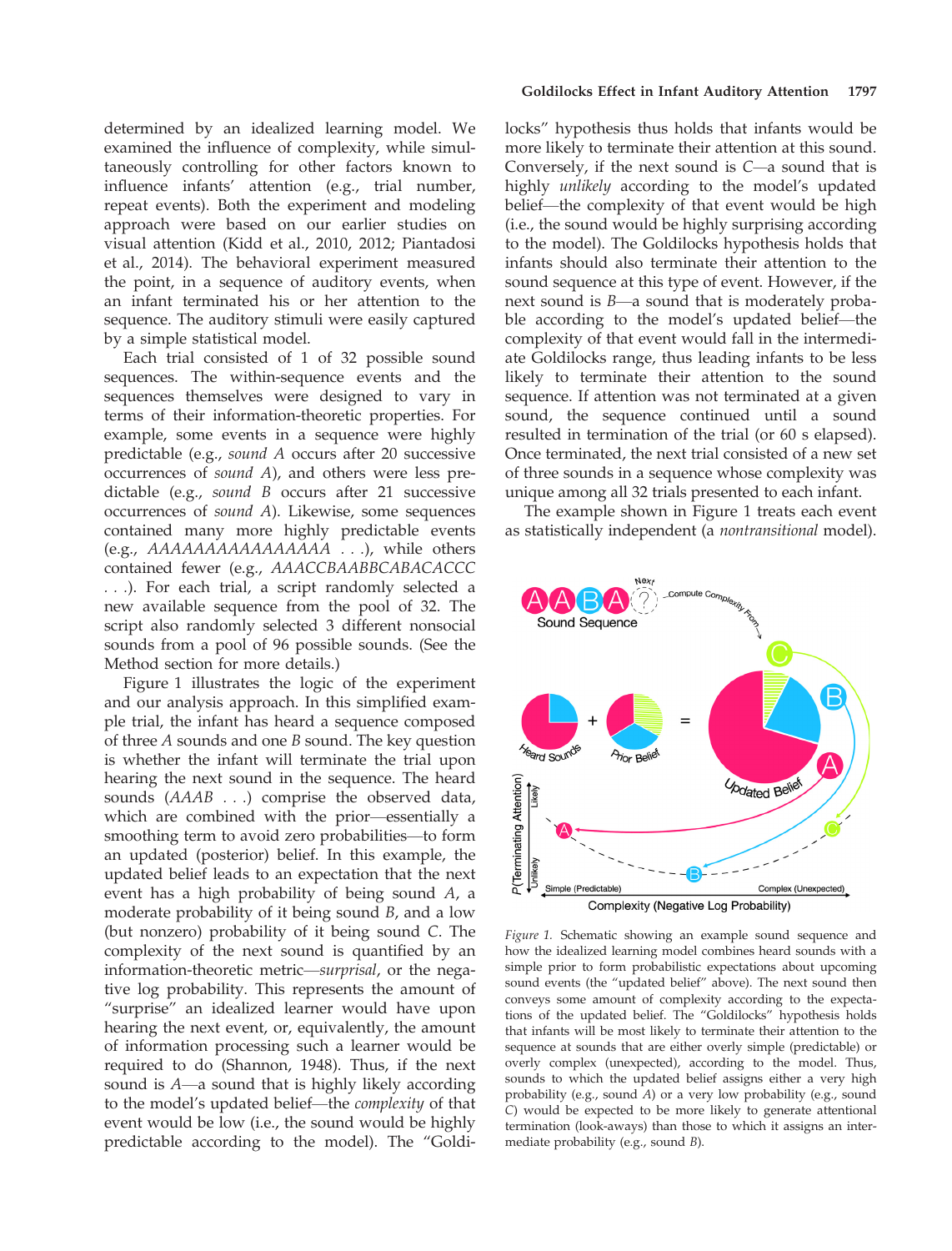However, our previous work also indicated that a model that tracked the transitional probabilities between events (a transitional model) outperformed the nontransitional model. In the present experiment, therefore, we also constructed and tested a transitional model of the auditory stimuli, which computed complexity by capturing how likely each sound was to follow each other sound. Note that for either model, if an infant continued to attend to the sound sequence, the predictions of the model would be updated for the next sound in the sequence. Thus, although infants may terminate their attention at different points in different sound sequences, we hypothesize that these attentional terminations (as measured by look-aways) will occur predictably during events with both very high and very low complexity values, as estimated by the two models.

We note that this modeling approach and analysis contrast with those employed by most infant studies. Previous infant research typically tested for differences in overall mean looking times. Here, we predicted a binary outcome (whether an infant terminates attention) at each individual auditory event in a sequence. This is a more precise prediction based on probabilities computed online.

#### Method

#### Participants

Thirty-four infants ( $M = 7.7$  months, range = 7.1– 8.9) were tested and all were included in the analysis. All infants were born full-term and had no known health conditions, hearing loss, or visual deficits according to parental report.

#### Stimuli

Each trial featured 1 of 32 sound sequences. Every infant heard each of the 32 sequences exactly once, presented in a random order across infants. The sequences were constructed to vary in their information-theoretic properties (e.g., entropy, surprisal). Thus, some sound sequences contained many highly predictable events (e.g., AAAAAAAAA . . .) and others contained many less predictable ones (e.g., BBACAACAB . . .). (See the Appendix for details on auditory sequences.)

Each of the sound sequences presented up to three nonsocial sounds (e.g., door closing, flute note, train whistle). These sounds were selected randomly for each infant and each sequence within a trial, with no sound reuse within the same infant. Thus, each infant heard up to 96 sounds across all 32 trials. (Infants

could have heard fewer than 3 sounds within a trial, for example, if they terminated the sequence before each of the 3 possible sounds had occurred.) The sounds were chosen to be both reasonably familiar, but also maximally memorable and distinct from one another. Each sound sequence was presented while infants viewed a unique scene on each of the 32 trials, generated by a Matlab script. Each scene consisted of a single, colorful, uniquely patterned box concealing a single, unique toy at the center of the screen (see Figure 2 below and Video S1 in the online Supporting Information). The box was animated to open (1 s), thus revealing its contents, then immediately close (1 s), so that each reveal lasted 2 s. Each reveal was accompanied by one sound from the sound sequence. The box continued to open and close continuously, revealing the same toy on that particular trial and each time accompanied by the next sound in the sound sequence—until the infant looked away continuously for 1 s, or until the sequence timed out at 60 s (see Video S2). The toy was present to maintain infants' visual fixation. The toy did not change within a sequence, but was randomized across trials and infants. Thus, there were no differences in the visual displays across sounds in a sequence, and look-aways could only be attributed to the auditory portion of the stimulus presentation.

Neither the boxes nor the objects were repeated across the 32 trials, rendering each object–box pair independent and unique. Thus, there were 32 visual



Figure 2. Example of display used in the experiment. A novel toy object (e.g., a little teardrop-shaped figure) in the box was revealed by up-down animation of an occluder (e.g., a yellowstriped box; color online). Each reveal was accompanied by the next sound in the sequence associated with the trial. The animation and sound sequence continued until the infant looked away continuously for 1 s. Also, in the online Supporting Information see Video S1 for examples of animated displays and Video S2 for an example of an infant watching and terminating a trial.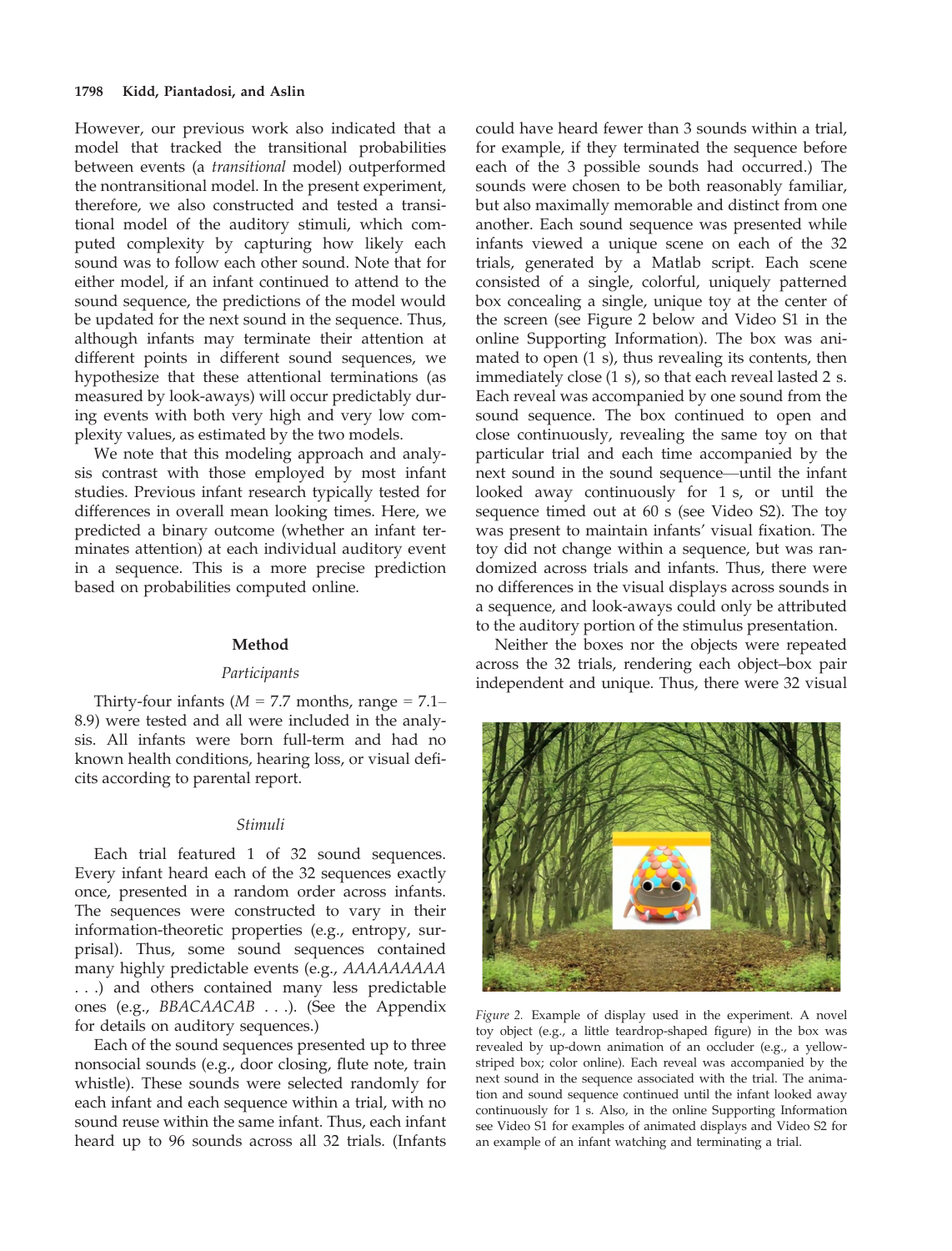stimuli, 1 for each sound sequence, and each sound sequence was associated with a different, randomized box–object pairing across infants. This design ensured that differences in attentional termination across sound sequences were not driven by differences in visual materials or particular sounds.

#### Procedure

Each infant was seated on his or her parent's lap in front of a table-mounted Tobii 1750 eye-tracker. The infant was positioned such that his or her eyes were approximately 23 in. from the monitor, the recommended distance for accurate eye-tracking. At this viewing distance, the 17-in. LCD screen subtended  $24 \times 32$  degrees of visual angle. The box at the center of the screen was  $3 \times 3$  in. To prevent parental influence on the infants' behavior, parents wore a visor and headphones playing music throughout the experiment. Parents were also asked to lower their eyes and abstain from interacting with their infants during testing.

Each of the 32 trials was preceded by an animation designed to attract the infant's attention to the center of the screen—a laughing and cooing baby. Once the infant looked at the attention-getter, an experimenter who was observing remotely via a wide-angle video camera pushed a button to start the trial. Every infant heard all 32 sound-sequence trials.

For each trial, an animated scene (box opening and closing) for that sound sequence was played. The animated sequence of events—single instances of one of three sounds accompanied by a box opening and closing—continued until the infant looked away continuously for 1 s, or until the sequence timed out at 60 s. A Matlab script using real-time gaze data from the Tobii eye-tracker automatically determined the 1-s look-away criterion for trial termination. If the trial was terminated before the infant actually looked away, as determined after trial termination by the experimenter monitoring the wide-angle video-recording of the infant's face, the trial was labeled as a "false stop" and discarded before the analysis. False stops occurred as a result of the Tobii software being unable to detect the child's eyes continuously for 1 s, usually due to infants inadvertently moving out of range or inadvertently blocking their own eyes from detection (14.7% of trials). If the infant looked continuously for the entire 60-s sequence, the trial was automatically labeled as a "time-out" and also discarded (4.4% of trials). Finally, trials in which the infant looked for fewer than four events were also discarded, since we judged such limited observations

are likely insufficient for establishing expectations about the distribution of events (40.9% of trials). These stringent inclusion criteria imply that infants terminated many trials before they could compute a reliable estimate of information complexity, suggesting that infants have a strong bias to seek other (offscreen) sources of information. We note that changing the minimum-attention criterion to include more data (e.g., discarding only trials in which the infant looked for fewer than three events instead of four) does not affect the general qualitative or quantitative pattern of results. We report data here based on the less-than-four minimum-attention criterion to more closely match the analyses used in the Kidd et al. (2012) and Piantadosi et al. (2014) studies of infant visual attention. This resulted in the final analysis including a mean of  $11.5 \pm 5.5$  sequences from each infant.

The dependent measure for the subsequent computational modeling was the sound at which the infant looked away in each trial (e.g., the specific point in each sequence at which the infant looked away from the display for more than 1 consecutive second).

#### Analysis

Analysis of the behavioral data followed the approach used in Kidd et al. (2012) and Piantadosi et al. (2014). A Markov Dirichlet-multinomial (MDM) model first quantified an idealized learner's expectations that each of the three sounds would occur next, at each point in the sequence. This rational model essentially combines a "smoothing" term—or prior expectation of sound likelihood with counts of how often each sound has been heard previously in the sequence in order to predict each sound's probability of occurring next. The model's estimated negative log probability for each sound quantifies the sound's complexity on a scale corresponding to how many bits of information an idealized learner would require to remember or process each sound (Shannon, 1948). We also applied the MDM model to the data under an assumption of event-order dependence. That is, instead of treating every sound as independent, we examined whether look-aways were predicted by the immediately preceding sound (i.e., a transitional model).

We note that the models imperfectly assume that infants know how many sounds are possible on each trial. This simplification keeps the analysis in line with Kidd et al. (2012) and Piantadosi et al. (2014); furthermore, and more importantly, it is the most reasonable of several possible imperfect analysis options. It is likely that infants would learn that only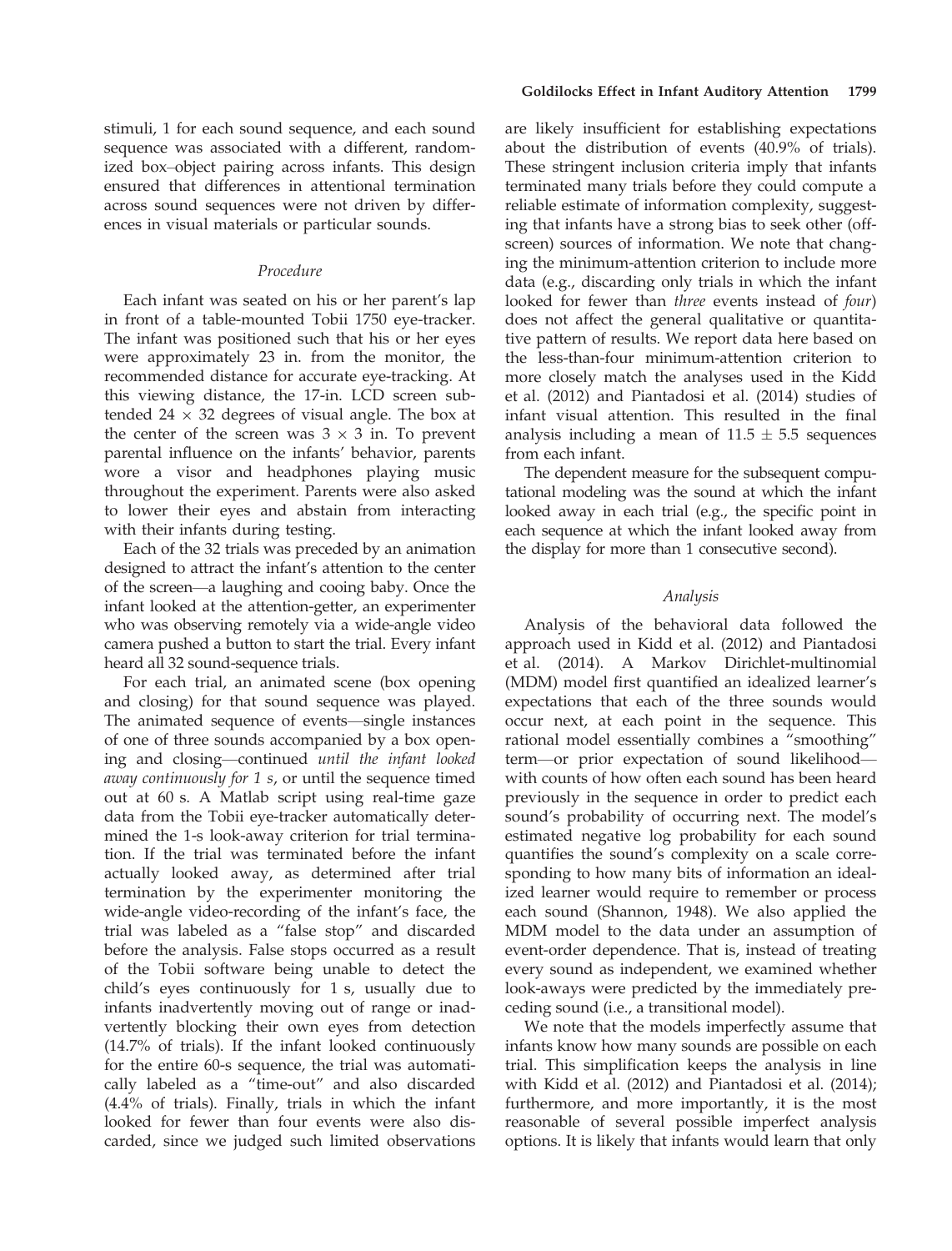three sounds occur per sequence within the first few trials. Other analyses that model uncertainty in the number of sounds per trial (e.g., a Chinese restaurant process) lead to implausible assumptions, such as that the first sound always has probability of 1 (meaning no other sound was possible).

In the analysis that relates model-measured complexity to behavior, standard linear or logistic regressions are inappropriate because infants cannot provide additional data on a trial once they have terminated their attention, thus violating the independence assumption required for these analyses. Thus, the obtained complexity measure was then entered as a quadratic term in a stepwise Cox regression of the behavioral data, as employed in Kidd et al. (2012). The Cox regression is a type of survival analysis that measures the log linear influence of predictors on infants' probability of terminating attention, but respects the fact that infants cannot provide additional trial data once they terminate attention (Hosmer, Lemeshow, & May, 2008; Klein & Moeschberger, 2003). Importantly, the Cox regression allows the significance of a quadratic complexity term (an underlying U-shape) to be tested while controlling for a baseline distribution of look-aways and other factors known to influence infant attention, including generalized boredom, trial number, sequence position, whether the current sound was its first occurrence, the number of unheard sounds, and whether the sound was an immediate sequential repeat.

#### Results

Figure 3 shows infants' probability of terminating attention, as a function of the negative log probability of a sound according to the nontransitional model. The plot collapses across infants, sequences, and sequence positions. The diamonds represent the raw probability of terminating attention with complexity divided into three discrete bins. The smooth curve represents the fit of a generalized additive model (Hastie & Tibshirani, 1990) with logistic linking function, which fits a continuous relation between complexity and probability of terminating attention. The figure shows a U-shaped relation between infants' probability of attentional termination and the model-based estimate of sound-event complexity. This indicates that infants were more likely to terminate attention at sounds in the sequences with either very low or very high complexity (i.e., sounds that are very predictable or very surprising, according to the model). There is a

Goldilocks value of complexity around 2 bits, corresponding to infants' preferred rate of information in this task. However, the Cox regression analysis revealed that this U-shaped trend was not significant controlling for the baseline look-away distribution ( $\beta = 0.008$ ,  $z = 0.325$ ,  $p > .7$ ), suggesting that other factors contributed to the U-shape.

Figure 4 shows the outcome of the same analysis, but now applied to successive pairs of events. This transitional model also yields a U-shaped function. The complexity measure—along with a number of control covariates that could plausibly influence infant attentional termination—was entered into the Cox regression using a stepwise procedure that only added variables that improved model fit. The control variables included trial number, whether or not the sound had occurred before in the sequence, and whether or not the sound was the same as the last one that had played in the sequence (Table 1). This stepwise procedure revealed a highly significant effect for squared complexity ( $\beta$  = 0.136,  $z$  = 2.91,  $p < .01$ ). This indicates that the U-shape observed in Figure 4 is statistically significant, even after controlling for an overall baseline look-away distribution and the other potentially confounding variables.

The magnitude of this effect can be understood by exponentiating the coefficient for squared complexity ( $e^{0.136}$  = 1.15). This number quantifies how much more likely infants are to terminate attention at events that are 1 SD from the experiment's over-



Figure 3. U-shaped curve for the nontransitional model. The blue solid curve represents the fit of a generalized additive model (GAM; Hastie & Tibshirani, 1990) with binomial link function, relating complexity according to the Markov Dirichlet-multinomial model (x-axis) to infants' probability of terminating attention (yaxis). The dashed curves show standard errors according to the GAM. The GAM fits include the effect of complexity (negative log probability) and the effect of position in the sequence. Note, the error bars and GAM errors do not take into account subject effects. Vertical spikes along the x-axis represent data points collected at each complexity value. The fuchsia diamonds represent the raw probabilities of terminating attention binned along the x-axis.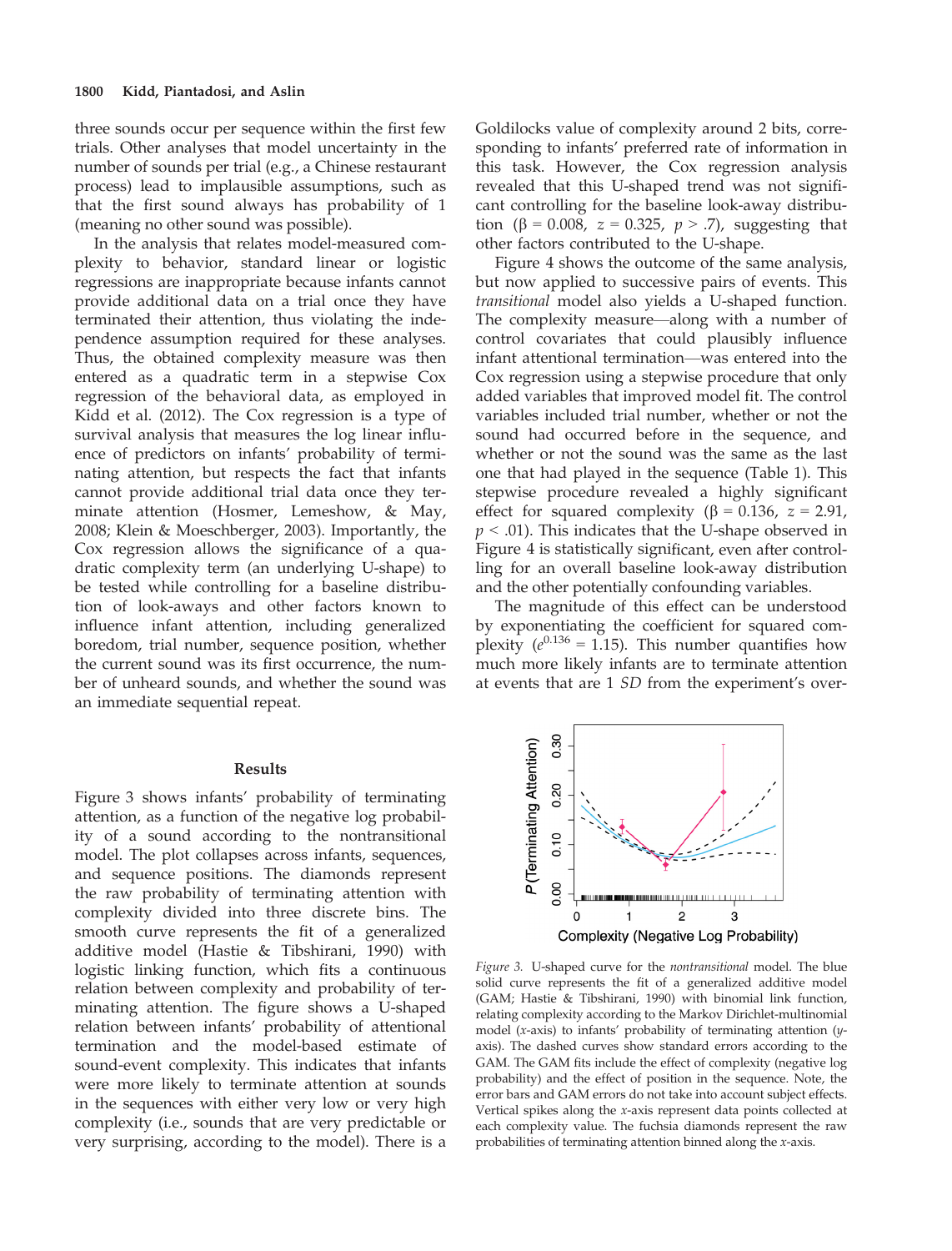

Figure 4. U-shaped curve for the transitional model. The blue solid curve represents the fit of a generalized additive model (GAM), relating complexity as measured by the transitional Markov Dirichlet-multinomial (x-axis) to probability of terminating attention (y-axis). Dashed curves show GAM standard errors. The GAM fits include the effect of complexity (negative log probability) and the effect of position in the sequence. Note, the error bars and GAM errors do not take into account subject effects. Vertical spikes along the x-axis represent data points collected at each complexity value. The fuchsia diamonds represent the raw probabilities of terminating attention binned along the x-axis.

all mean complexity. In this case, infants are 1.15 times more likely to terminate attention at such high- or low-complexity sounds. This effect is relatively small, although statistically reliable. This analysis also revealed an effect of trial number  $(\beta = 0.031, z = 5.76, p < .001)$  and first occurrence of a sound ( $\beta = 0.523$ ,  $z = 2.23$ ,  $p < .05$ ), suggesting an overall tendency to look away at earlier sounds during later trials and on sounds that are occurring for the first time in the sequence.

#### Discussion

Our results from the transitional MDM model suggest that infants seek to maintain intermediate rates of complexity when allocating their auditory attention to sequential sounds. This is consistent with

Goldilocks Effect in Infant Auditory Attention 1801

the hypothesis that infants employ an implicit strategy of attentional allocation in the auditory modality that is very similar to attention in the visual modality. As hypothesized in Kidd et al. (2012), the existence of this effect for auditory stimuli indicates that the Goldilocks effect may be a general way for children to handle James's "blooming, buzzing confusion" by providing a rational mechanism to direct attention to the most important aspects of the world. Of course, future work will be required to understand the intricacies of this attentional strategy—in particular, how it interacts with social factors (e.g., pedagogy and reward) and with overall stimulus familiarity (e.g., mom's face or a favorite toy). Together with our earlier work on infant visual attention, which also used "arbitrary" stimuli rather than highly familiar or positive-valence stimuli, the results demonstrate that predictability plays an important role in influencing infant attention—but it is by no means the only relevant factor. In typical lookingtime paradigms, it is the overall duration of looking, prior to meeting a criterion for a look-away, that serves as the dependent measure of attention. In contrast, our paradigm used briefly presented sequential stimuli because it afforded us a quantitative metric of information complexity. It remains to be seen whether attention to briefly presented stimuli or static images (e.g., a scene) can be captured by a similar model. Finally, in real-world learning situations, multiple complex factors must compete to influence learners' attention. Examining the complexities of these dynamics and understanding how they interact with the effects reported here will be a major topic of future work.

Interestingly, the results from the nontransitional model for auditory stimuli were not significant—in contrast to the robust results of the nontransitional model reported for visual stimuli in Kidd et al. (2012). Dissimilarly, the transitional model for auditory stimuli showed robust evidence of the U-shaped function, even after controlling for a

Table 1 Cox Regression Coefficients (Transitional Model)

| Covariate          | Coefficient | exp (coefficient) | Standard error | Z statistic | <i>p</i> value |
|--------------------|-------------|-------------------|----------------|-------------|----------------|
| Squared complexity | 0.136       | 1.15              | 0.047          | 2.91        | $.004**$       |
| Trial number       | 0.031       | 1.03              | 0.005          | 5.76        | 8.61e-09***    |
| First occurrence   | 0.523       | 1.69              | 0.235          | 2.23        | $.026*$        |

Note. All transitional-model variables added by the stepwise procedure, which only added variables that improved model fit according to the Akaike information criterion (Akaike, 1974). These results reveal significant quadratic effects of complexity. Both the *complexity* and squared complexity variables were shifted and scaled to have a mean of  $0$  and standard deviation of 1 before they were entered into the regression.

 $*_p \leq .05.$  \*\*p  $\leq .01.$  \*\*\*p  $\leq .001.$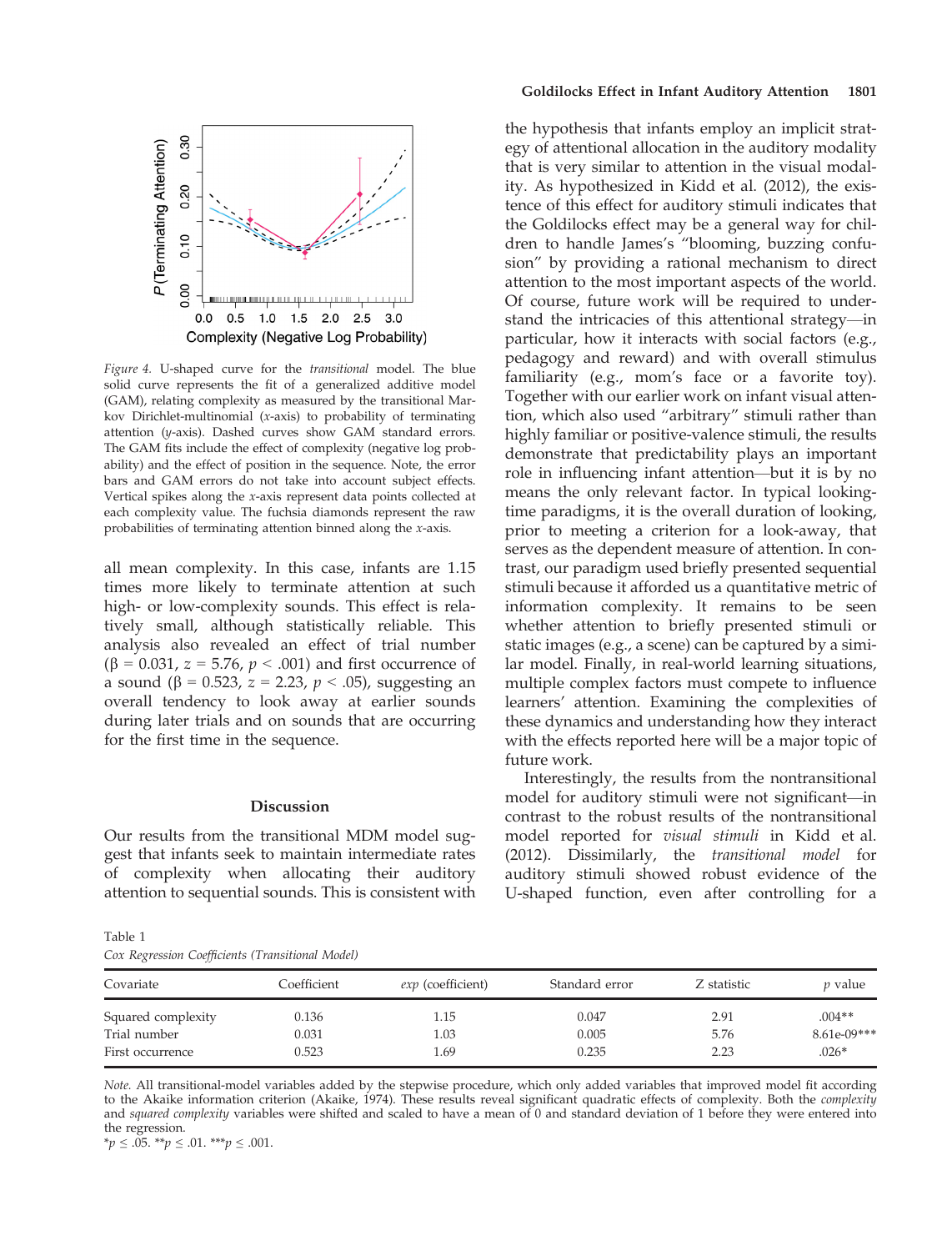number of other factors, including a baseline lookaway distribution. This notable difference across models could indicate that effects of nontransitional learning are weak for auditory stimuli. In other words, attention to auditory stimuli could rely more heavily on temporal order information than does attention to visual stimuli. If so, this would have interesting implications for potential crossmodality differences in infants' attentional systems and learning. For example, although children certainly show sensitivity to frequency differences for auditory stimuli, this apparent sensitivity could arise as the result of learning about transitional statistics (e.g., children's learning about the transitional probabilities between words could yield apparent phrase-frequency sensitivity as in Bannard & Matthews, 2008). It could be that the transient nature of auditory stimuli leads attention to be directed more to successive differences rather than to raw frequencies of occurrence, something that may be less relevant in the visual modality. Alternatively, tracking of the transitional probabilities of auditory stimuli may either be easier or more crucial for developing useful expectations about the auditory world. This is arguably true in language learning, where the meanings of words are composed not of single events, but rather sequences of sounds, and the meanings of utterances tend to be composed not of single words, but of sequences of words. If this were the case, it could be relevant to determine whether humans are innately biased to process auditory stimuli in this way, or whether this attentional pattern might develop over time as infants begin to acquire language. It may also be the case that the nontransitional model regression was insignificant because the effects of nontransitional complexity were too highly correlated with the baseline look-away distribution or one of the other control factors. In this case, we might not have had enough power to find an effect of nontransitional complexity while controlling for the baseline distribution.

Our results provide quantitative evidence that infants possess an attentional selection mechanism that operates over the predictability of the stimulus. However, understanding the precise nature of the mechanism will require further work. Previous theories hypothesized that infants would exhibit a U-shaped pattern of preference over stimulus complexity because of an experience-dependent selection mechanism that allocates attention with respect to encoding or learning efficiency. However, it is equally possible that our pattern of results could fall out of a far more automatic, low-level selection mechanism designed to filter out noise inherent in the human perceptual system. In other words, infants' behavior may instead result from an attentional mechanism designed to select the most informative, trustworthy observations—and discard those that are uninformative (overly predictable) or unreliable (so surprising that they are implausible). In-progress and planned work will test these two competing theories by longitudinally examining patterns of selection within individuals, in other species, and across different timescales.

#### Conclusions

We hypothesized that infants' probability of terminating their attention to sequential auditory stimuli would be greatest on sounds whose complexity (negative log probability) was either very low or very high, according to an idealized learning model. We found evidence that this was true for the transitional version of the model, but the trend in the nontransitional version was not significant after controlling for other factors. This may indicate that transitional statistics are more readily tracked by infants in the auditory modality. In general, our results are further evidence of a principle of infant attention with broad applicability: Infants implicitly seek to maintain intermediate rates of information absorption and avoid wasting cognitive resources on overly simple or overly complex events—in both visual and auditory modalities.

#### References

- Akaike, H. (1974). A new look at the statistical model identification. IEEE Transactions on Automatic Control, 19, 716–723. doi:10.1109/TAC.1974.1100705
- Aslin, R. N., & Newport, E. L. (2012). Statistical learning: From acquiring specific items to forming general rules. Current Directions in Psychological Science, 21, 170–176. doi:10.1177/0963721412436806
- Bannard, C., & Matthews, D. E. (2008). Stored word sequences in language learning: The effect of familiarity on children's repetition of four-word combinations. Psychological Science, 19, 241–248. doi:10.1111/j.1467-9280. 2008.02075.x
- Cohen, M. A., Horowitz, T. S., & Wolfe, J. M. (2009). Auditory recognition memory is inferior to visual recognition memory. Proceedings of the National Academy of Sciences of the United States of America, 106, 6008–6010. doi:10.1073/pnas.0811884106
- Conway, C. M., & Christiansen, M. H. (2009). Seeing and hearing in space and time: Effects of modality and presentation rate on implicit statistical learning. European Journal of Cognitive Psychology, 21, 561–580. doi:10.1080/ 09541440802097951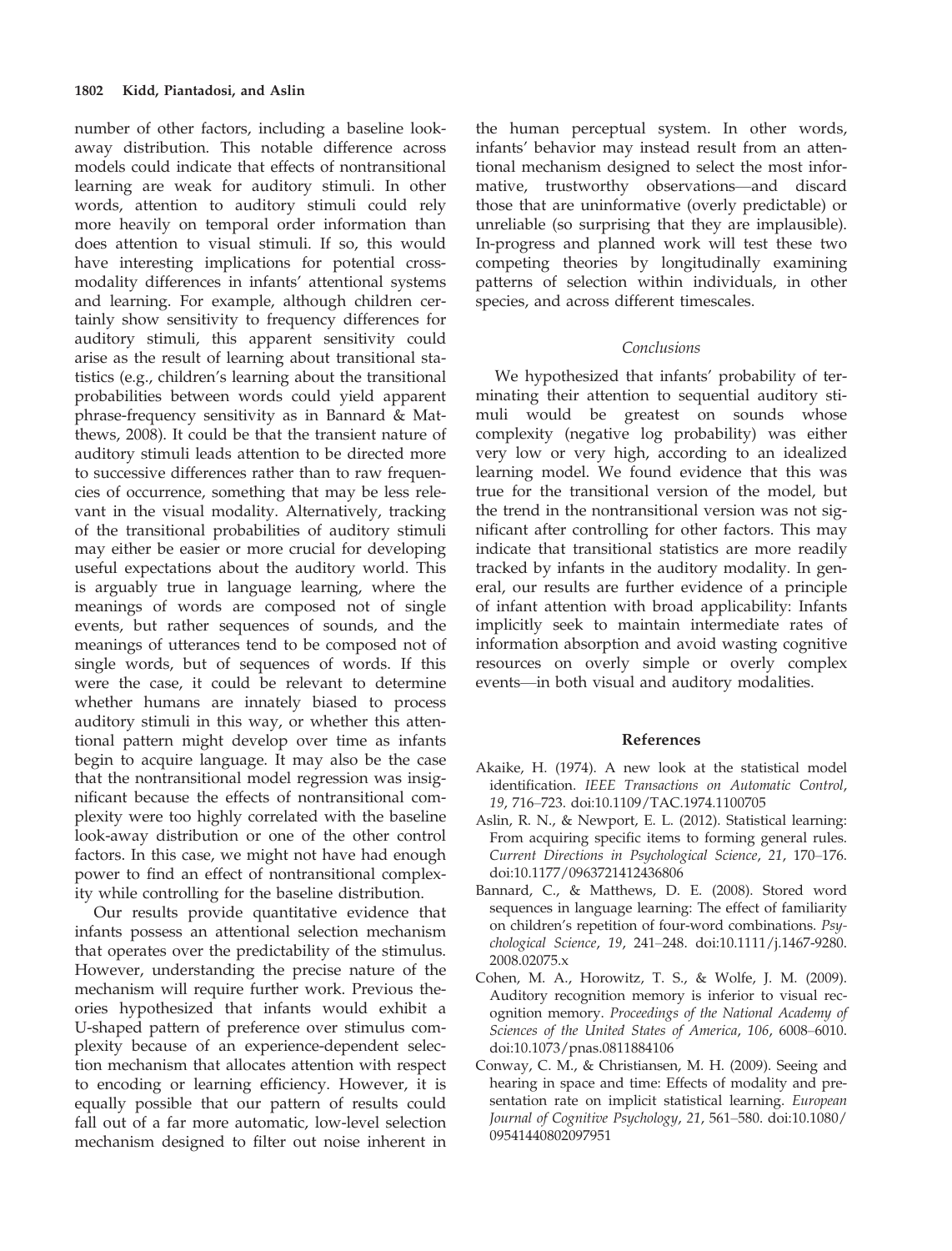- Friedlander, B. Z. (1970). Receptive language development in infancy: Issues and problems. Merrill-Palmer Quarterly of Behavior and Development, 16, 7–51.
- Gerken, L., Balcomb, F. K., & Minton, J. L. (2011). Infants avoid "labouring in vain" by attending more to learnable than unlearnable linguistic patterns. Developmental Science, 14, 972–979. doi:10.1111/j.1467-7687.2011. 01046.x
- Hastie, T., & Tibshirani, R. (1990). Generalized additive models. Boca Raton, FL: Chapman and Hall/CRC.
- Horowitz, A. B. (1972). Habituation and memory: Infant cardiac responses to familiar and unfamiliar stimuli. Child Development, 43, 45–53. doi:10.2307/1127870
- Hosmer, D. W., Lemeshow, S., & May, S. (2008). Applied survival analysis: Regression modeling of time-to-event data (2nd ed.). Hoboken, NJ: Wiley.
- Jeffrey, W. E., & Cohen, L. B. (1971). Habituation in the human infant. In H. Reese (Ed.), Advances in child development and behavior (Vol. 6, pp. 63–97). New York: Academic Press.
- Kidd, C., Piantadosi, S.T., & Aslin, R.N. (2010). The Goldilocks Effect: Infants' preference for visual stimuli that are neither too predictable nor too surprising. In S. Ohlsson & R. Catrambone (Eds.), Proceedings of the 32nd Annual Conference of the Cognitive Science Society (pp. 2476–2481). Austin, TX: Cognitive Science Society Portland, Oregon.
- Kidd, C., Piantadosi, S. P., & Aslin, R. N. (2012). The goldilocks effect: Human infants allocate attention to visual sequences that are neither too simple nor too complex. PLoS ONE, 7, e36399. doi:10.1371/journal. pone.0036399
- Kinney, D. K., & Kagan, J. (1976). Infant attention to auditory discrepancy. Child Development, 47, 155–164. doi:10.2307/1128294
- Klein, J., & Moeschberger, M. (2003). Survival analysis: Techniques for censored and truncated data (2nd ed.). New York, NY: Springer-Verlag.
- Kuhl, P. K. (2004). Early language acquisition: Cracking the speech code. Nature Reviews Neuroscience, 5, 831– 843. doi:10.1038/nrn1533
- Melson, W. H., & McCall, R. B. (1970). Attentional responses of five-month girls to discrepant auditory stimuli. Child Development, 41, 1159–1171. doi:10.2307/ 1127343
- Piantadosi, S. T., Kidd, C., & Aslin, R. N. (2014). Rich analysis and rational models: Inferring individual behavior from infant looking data. Developmental Science, 17, 321–327. doi:10.1111/desc.12083
- Ross-Sheehy, S., Oakes, L. M., & Luck, S. J. (2003). The development of visual short-term memory capacity in infants. Child Development, 74, 1807–1822. doi:10.1046/j. 1467-8624.2003.00639.x
- Saffran, J. R., Aslin, R. N., & Newport, E. L. (1996). Statistical learning by 8-month-old infants. Science, 274, 1926–1928. doi:10.1126/science.274.5294.1926
- Shannon, C. E. (1948). A mathematical theory of communication. Bell Systems Technical Journal, 27, 379–423. doi:10.1002/j.1538-7305.1948.tb00917.x
- Sokolov, E. N. (1969). Mekhanizmy pamyat. Moskva, Russia: Isdatelstvo Moskovskogo Universiteta.
- Spence, M. J. (1996). Young infants' auditory memory: Evidence for changes in preference as a function of delay. Developmental Psychobiology, 29, 685–695. doi:10.1002/(SICI)1098-2302(199612)29:8<685::AID-DEV4> 3.0.CO;2-P
- Werner, L. A. (2002). Infant auditory capabilities. Current Opinion in Otolaryngology and Head and Neck Surgery, 10, 398–402. doi:10.1097/01.MOO.0000029110.92768.44
- Zelazo, P. R., & Komer, M. J. (1971). Infant smiling to nonsocial stimuli and the recognition hypothesis. Child Development, 42, 1327–1339. doi:10.2307/1127902